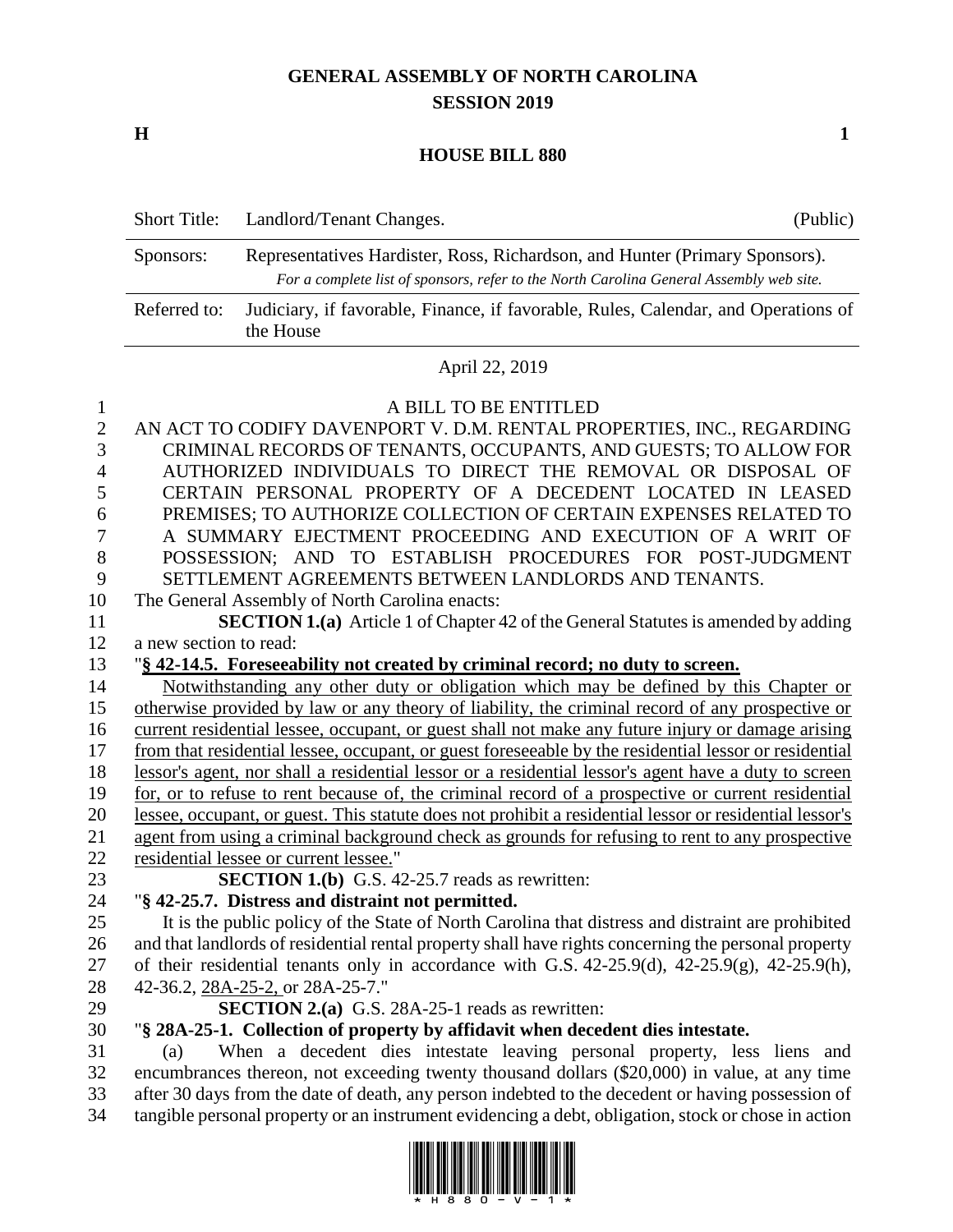## **General Assembly Of North Carolina Session 2019**

| $\mathbf{1}$   | belonging to the decedent shall make payment of the indebtedness or deliver the tangible personal      |  |  |  |  |
|----------------|--------------------------------------------------------------------------------------------------------|--|--|--|--|
| $\sqrt{2}$     | property or an instrument evidencing a debt, obligation, stock or chose in action to a person          |  |  |  |  |
| 3              | claiming to be the public administrator appointed pursuant to G.S. 28A-12-1, or an heir or             |  |  |  |  |
| $\overline{4}$ | creditor of the decedent, not disqualified under G.S. 28A-4-2, upon being presented a certified        |  |  |  |  |
| 5              | copy of an affidavit filed in accordance with subsection (b) and made by or on behalf of the heir      |  |  |  |  |
| 6              | or creditor or the public administrator stating:                                                       |  |  |  |  |
| $\tau$         | The name and address of the affiant and the fact that the affiant is the public<br>(1)                 |  |  |  |  |
| $8\,$          | administrator or an heir or creditor of the decedent;                                                  |  |  |  |  |
| 9              | The name of the decedent and the decedent's residence at time of death;<br>(2)                         |  |  |  |  |
| 10             | The date and place of death of the decedent;<br>(3)                                                    |  |  |  |  |
| 11             | That 30 days have elapsed since the death of the decedent;<br>(4)                                      |  |  |  |  |
| 12             | That the value of all the personal property owned by the estate of the decedent,<br>(5)                |  |  |  |  |
| 13             | less liens and encumbrances thereon, does not exceed twenty thousand dollars                           |  |  |  |  |
| 14             | $(\$20,000);$                                                                                          |  |  |  |  |
| 15             | That no application or petition for appointment of a personal representative is                        |  |  |  |  |
|                | (6)                                                                                                    |  |  |  |  |
| 16             | pending or has been granted in any jurisdiction;                                                       |  |  |  |  |
| 17             | The names and addresses of those persons who are entitled, under the<br>(7)                            |  |  |  |  |
| 18             | provisions of the Intestate Succession Act, to the personal property of the                            |  |  |  |  |
| 19             | decedent and their relationship, if any, to the decedent; and                                          |  |  |  |  |
| 20             | (8)<br>A description sufficient to identify each tract of real property owned by the                   |  |  |  |  |
| 21             | decedent at the time of the decedent's death.                                                          |  |  |  |  |
| 22             | In those cases in which the affiant is the surviving spouse and sole heir of the decedent, not         |  |  |  |  |
| 23             | disqualified under G.S. 28A-4-2, the property described in this subsection that may be collected       |  |  |  |  |
| 24             | pursuant to this section may exceed twenty thousand dollars (\$20,000) in value but shall not          |  |  |  |  |
| 25             | exceed thirty thousand dollars (\$30,000) in value, after reduction for any spousal allowance paid     |  |  |  |  |
| 26             | to the surviving spouse pursuant to G.S. 30-15. In such cases, the affidavit shall state: (i) the      |  |  |  |  |
| 27             | name and address of the affiant and the fact that the affiant is the surviving spouse and is entitled, |  |  |  |  |
| 28             | under the provisions of the Intestate Succession Act, to all of the property of the decedent; (ii)     |  |  |  |  |
| 29             | that the value of all of the personal property owned by the estate of the decedent, less liens and     |  |  |  |  |
| 30             | encumbrances thereon, does not exceed thirty thousand dollars (\$30,000); and (iii) the                |  |  |  |  |
| 31             | information required under subdivisions $(2)$ , $(3)$ , $(4)$ , $(6)$ , and $(8)$ of this subsection.  |  |  |  |  |
| 32             | $\cdots$                                                                                               |  |  |  |  |
| 33             | The public administrator or an heir that has presented an affidavit as provided in<br>(d)              |  |  |  |  |
| 34             | subsection (a) of this section shall be entitled to remove or otherwise dispose of the decedent's      |  |  |  |  |
| 35             | personal property located in demised premises."                                                        |  |  |  |  |
| 36             | <b>SECTION 2.(b)</b> G.S. 28A-25-1.1 reads as rewritten:                                               |  |  |  |  |
| 37             | "§ 28A-25-1.1. Collection of property by affidavit when decedent dies testate.                         |  |  |  |  |
| 38             | When a decedent dies testate leaving personal property, less liens and encumbrances<br>(a)             |  |  |  |  |
| 39             | thereon, not exceeding twenty thousand dollars (\$20,000) in value, at any time after 30 days from     |  |  |  |  |
| 40             | the date of death, any person indebted to the decedent or having possession of tangible personal       |  |  |  |  |
| 41             | property or an instrument evidencing a debt, obligation, stock or chose in action belonging to the     |  |  |  |  |
| 42             | decedent shall make payment of the indebtedness or deliver the tangible personal property or an        |  |  |  |  |
| 43             | instrument evidencing a debt, obligation, stock or chose in action to a person claiming to be the      |  |  |  |  |
| 44             | public administrator appointed pursuant to G.S. 28A-12-1, a person named or designated as              |  |  |  |  |
| 45             | executor in the will, devisee, heir or creditor, of the decedent, not disqualified under               |  |  |  |  |
| 46             | G.S. 28A-4-2, upon being presented a certified copy of an affidavit filed in accordance with           |  |  |  |  |
| 47             | subsection (b) and made by or on behalf of the heir, the person named or designated as executor        |  |  |  |  |
| 48             | in the will of the decedent, the creditor, the public administrator, or the devisee, stating:          |  |  |  |  |
| 49             | The name and address of the affiant and the fact that the affiant is the public<br>(1)                 |  |  |  |  |
| 50             | administrator, a person named or designated as executor in the will, devisee,                          |  |  |  |  |
| 51             | heir or creditor, of the decedent;                                                                     |  |  |  |  |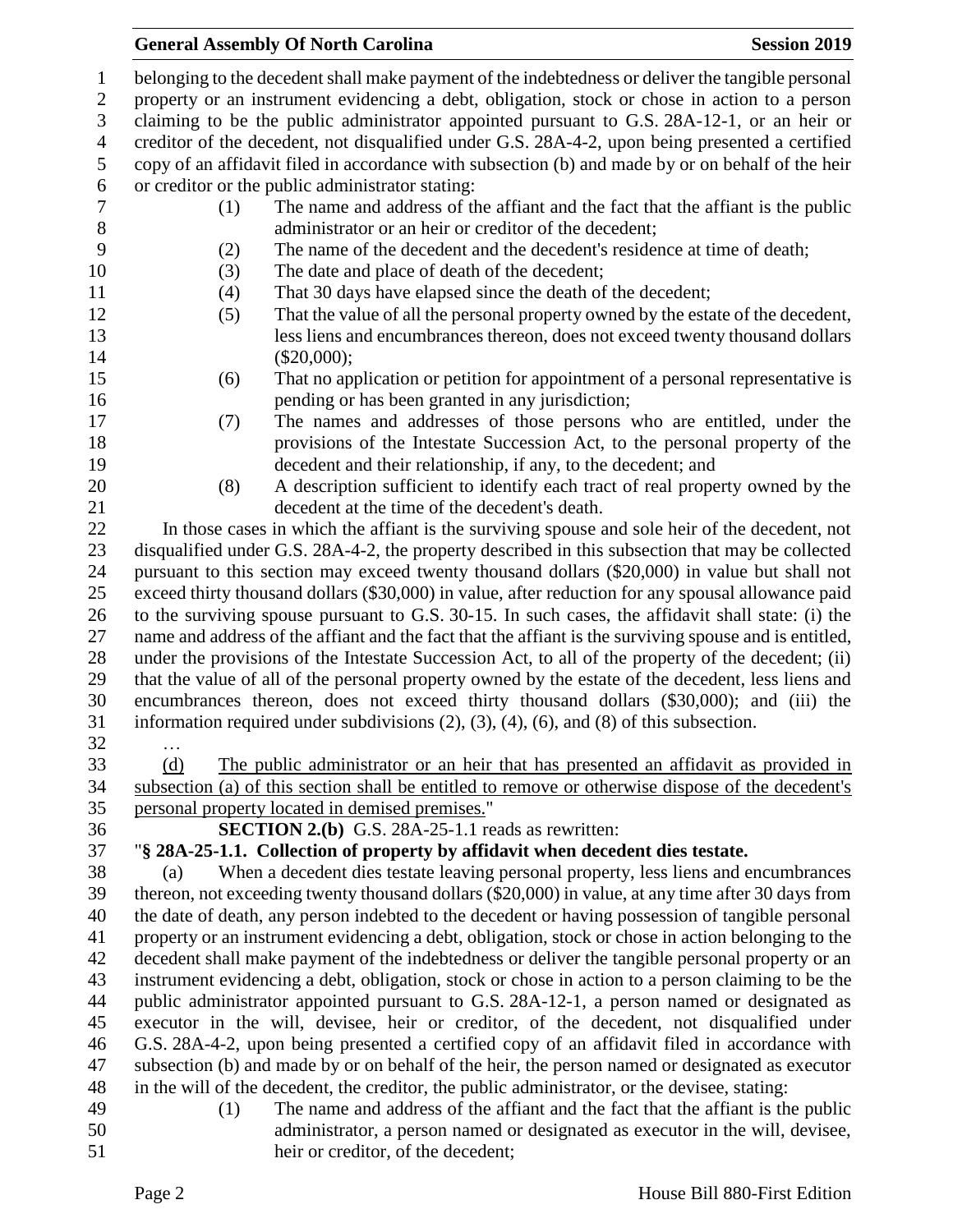|                        | <b>General Assembly Of North Carolina</b>                                                                             | <b>Session 2019</b> |
|------------------------|-----------------------------------------------------------------------------------------------------------------------|---------------------|
| (2)                    | The name of the decedent and the decedent's residence at time of death;                                               |                     |
| (3)                    | The date and place of death of the decedent;                                                                          |                     |
| (4)                    | That 30 days have elapsed since the death of the decedent;                                                            |                     |
| (5)                    | That the decedent died testate leaving personal property, less liens and                                              |                     |
|                        | encumbrances thereon, not exceeding twenty thousand dollars (\$20,000) in<br>value;                                   |                     |
| (6)                    | That the decedent's will has been admitted to probate in the court of the proper                                      |                     |
|                        | county and a duly certified copy of the will has been recorded in each county                                         |                     |
|                        | in which is located any real property owned by the decedent at the time of the                                        |                     |
|                        | decedent's death;                                                                                                     |                     |
| (7)                    | That a certified copy of the decedent's will is attached to the affidavit;                                            |                     |
| (8)                    | That no application or petition for appointment of a personal representative is                                       |                     |
|                        | pending or has been granted in any jurisdiction;                                                                      |                     |
| (9)                    | The names and addresses of those persons who are entitled, under the                                                  |                     |
|                        | provisions of the will, or if applicable, of the Intestate Succession Act, to the                                     |                     |
|                        | property of the decedent; and their relationship, if any, to the decedent; and                                        |                     |
| (10)                   | A description sufficient to identify each tract of real property owned by the                                         |                     |
|                        | decedent at the time of the decedent's death.                                                                         |                     |
|                        | In those cases in which the affiant is the surviving spouse, is entitled to all of the property of                    |                     |
|                        | the decedent, and is not disqualified under G.S. 28A-4-2, the property described in this                              |                     |
|                        | subsection that may be collected pursuant to this section may exceed twenty thousand dollars                          |                     |
|                        | (\$20,000) in value but shall not exceed thirty thousand dollars (\$30,000) in value, after reduction                 |                     |
|                        | for any spousal allowance paid to the surviving spouse pursuant to G.S. 30-15. In such cases, the                     |                     |
|                        | affidavit shall state: (i) the name and address of the affiant and the fact that the affiant is the                   |                     |
|                        | surviving spouse and is entitled, under the provisions of the decedent's will, or if applicable, of                   |                     |
|                        | the Intestate Succession Act, to all of the property of the decedent; (ii) that the decedent died                     |                     |
|                        | testate leaving personal property, less liens and encumbrances thereon, not exceeding thirty                          |                     |
|                        | thousand dollars $(\$30,000)$ ; and (iii) the information required under subdivisions $(2)$ , $(3)$ , $(4)$ , $(6)$ , |                     |
|                        | $(7)$ , $(8)$ , and $(10)$ of this subsection.                                                                        |                     |
| .                      |                                                                                                                       |                     |
| (d)                    | The public administrator, a person named or designated as executor in the will,                                       |                     |
|                        | devisee, or an heir that has presented an affidavit as provided in subsection (a) of this section                     |                     |
|                        | shall be entitled to remove or otherwise dispose of the decedent's personal property located in                       |                     |
| the demised premises." |                                                                                                                       |                     |
|                        | <b>SECTION 2.(c)</b> G.S. 28A-25-2 reads as rewritten:                                                                |                     |
|                        | "§ 28A-25-2. Effect of affidavit.                                                                                     |                     |
|                        | The person paying, delivering, transferring or issuing personal property or the evidence                              |                     |
|                        | thereof pursuant to an affidavit meeting the requirements of G.S. 28A-25-1(a) or                                      |                     |
|                        | G.S. 28A-25-1.1(a) is discharged and released to the same extent as if the person dealt with a                        |                     |
|                        | duly qualified personal representative of the decedent. A lessor or lessor's agent of the demised                     |                     |
|                        | premises that, at the direction of an affiant authorized pursuant to G.S. 28A-25-1(d) or                              |                     |
|                        | G.S. 28A-25-1.1(d), removes, throws away, or otherwise disposes of the personal property                              |                     |
|                        | located in demised premises is discharged and released to the same extent as if the lessor dealt                      |                     |
|                        | with a duly qualified personal representative of the decedent. The person or lessor is not required                   |                     |
|                        | to see to the application of the personal property or evidence thereof or to inquire into the truth                   |                     |
|                        | of any statement in the affidavit. If any person to whom an affidavit is delivered refuses to pay,                    |                     |
|                        | deliver, transfer, or issue any personal property or evidence thereof, it may be recovered or its                     |                     |
|                        | payment, delivery, transfer, or issuance compelled upon proof of their right in an action brought                     |                     |
|                        | for that purpose by or on behalf of the persons entitled thereto. The court costs and attorney's fee                  |                     |
|                        | incident to the action shall be taxed against the person whose refusal to comply with the                             |                     |
|                        | provisions of G.S. 28A-25-1(a) or G.S. 28A-25-1.1(a) made the action necessary. The heir or                           |                     |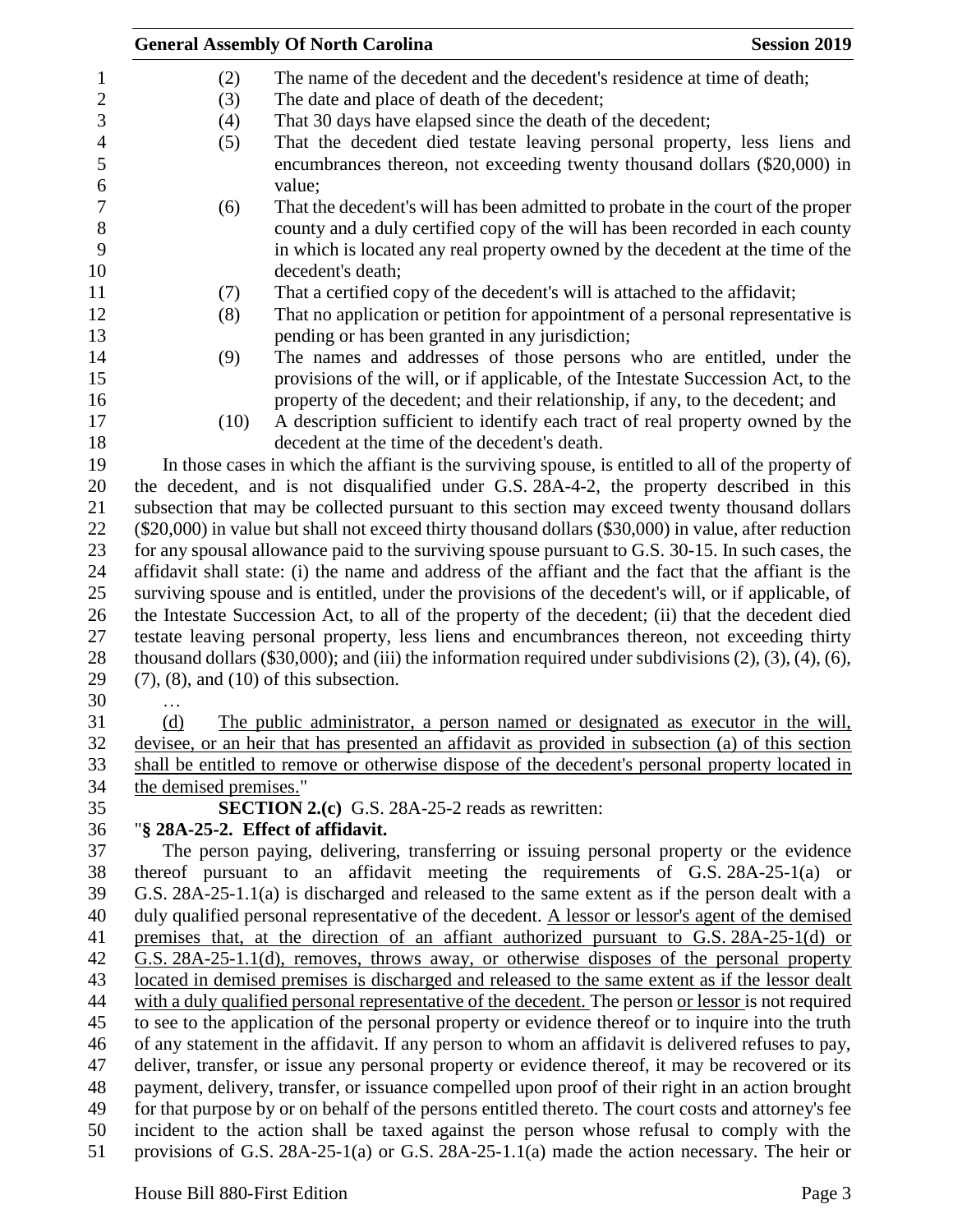## creditor to whom payment, delivery, transfer or issuance is made is answerable and accountable therefor to any duly qualified personal representative or collector of the decedent's estate or to any other person having an interest in the estate." **SECTION 3.** G.S. 42-46 reads as rewritten: "**§ 42-46. Authorized late fees and fees, eviction fees.fees, and other costs and expenses.** … (e) Complaint-Filing Fee. – Pursuant to a written lease, a landlord may charge a complaint-filing fee not to exceed fifteen dollars (\$15.00) or five percent (5%) of the monthly 9 rent, whichever is greater, only if the tenant was in default of the lease, the landlord filed and 10 served a summons and a complaint for summary ejectment and/or money owed, the tenant cured the default or claim, and the landlord dismissed the complaint prior to judgment. The landlord can include this fee in the amount required to cure the default. … (i) Out-of-Pocket Expenses. – In addition to the late fees referenced in subsections (a) and (b) of this section and the administrative fees of a landlord referenced in subsections (e) through (g) of this section, a landlord is also permitted to charge and recover from a tenant the following actual out-of-pocket expenses: 18 (1) Filing fees charged by the court, including those required for filing a complaint and a writ of possession. (2) Costs for service of process pursuant to G.S. 1A-1, Rule 4 of the North Carolina Rules of Civil Procedure and G.S. 42-29.G.S. 42-29, and for service 22 of the writ of possession pursuant to G.S. 1-313(4) and G.S. 42-36.2. (3) Reasonable attorneys' fees actually incurred, pursuant to a written lease, not 24 to exceed fifteen percent (15%) of the amount owed by the tenant, or fifteen percent (15%) of the monthly rent stated in the lease if the eviction is based on a default other than the nonpayment of rent. (j) Costs Chargeable to Tenant. – The out-of-pocket expenses listed in subsection (i) of this section are allowed to be included by the landlord in the amount required to cure a default. Where the court has entered a judgment in favor of the landlord, to the extent the out-of-pocket expenses listed in subsection (i) of this section are not included in that judgment, those expenses are chargeable to the tenant and may be collected by the landlord in any post-judgment attempt to settle or collect amounts owed, provided that the expenses and collection are allowable under the terms of the lease or agreement. (k) Alternative Resolution. – Nothing in this section shall be deemed to prohibit the landlord and tenant from reaching an agreement to resolve a dispute involving an alleged default under a lease or agreement on terms agreeable to the parties." **SECTION 4.** G.S. 42-51 reads as rewritten: "**§ 42-51. Permitted uses of the deposit.** (a) Security deposits for residential dwelling units shall be permitted only for the following: … 42 (8) Any fee fee, cost, or expense permitted by G.S. 42-46. (b) The security deposit shall not exceed an amount equal to two weeks' rent if a tenancy is week to week, one and one-half months' rent if a tenancy is month to month, and two months' rent for terms greater than month to month. These deposits must be fully accounted for by the landlord as set forth in G.S. 42-52." **SECTION 5.** Article 3 of Chapter 42 of the General Statutes is amended by adding a new section to read: "**§ 42-36.1B. Post-judgment satisfaction agreements.** (a) A landlord who enters into an agreement with a defendant to retain or regain possession of the demised premises after obtaining a judgment for possession pursuant to this

**General Assembly Of North Carolina Session 2019 Session 2019**